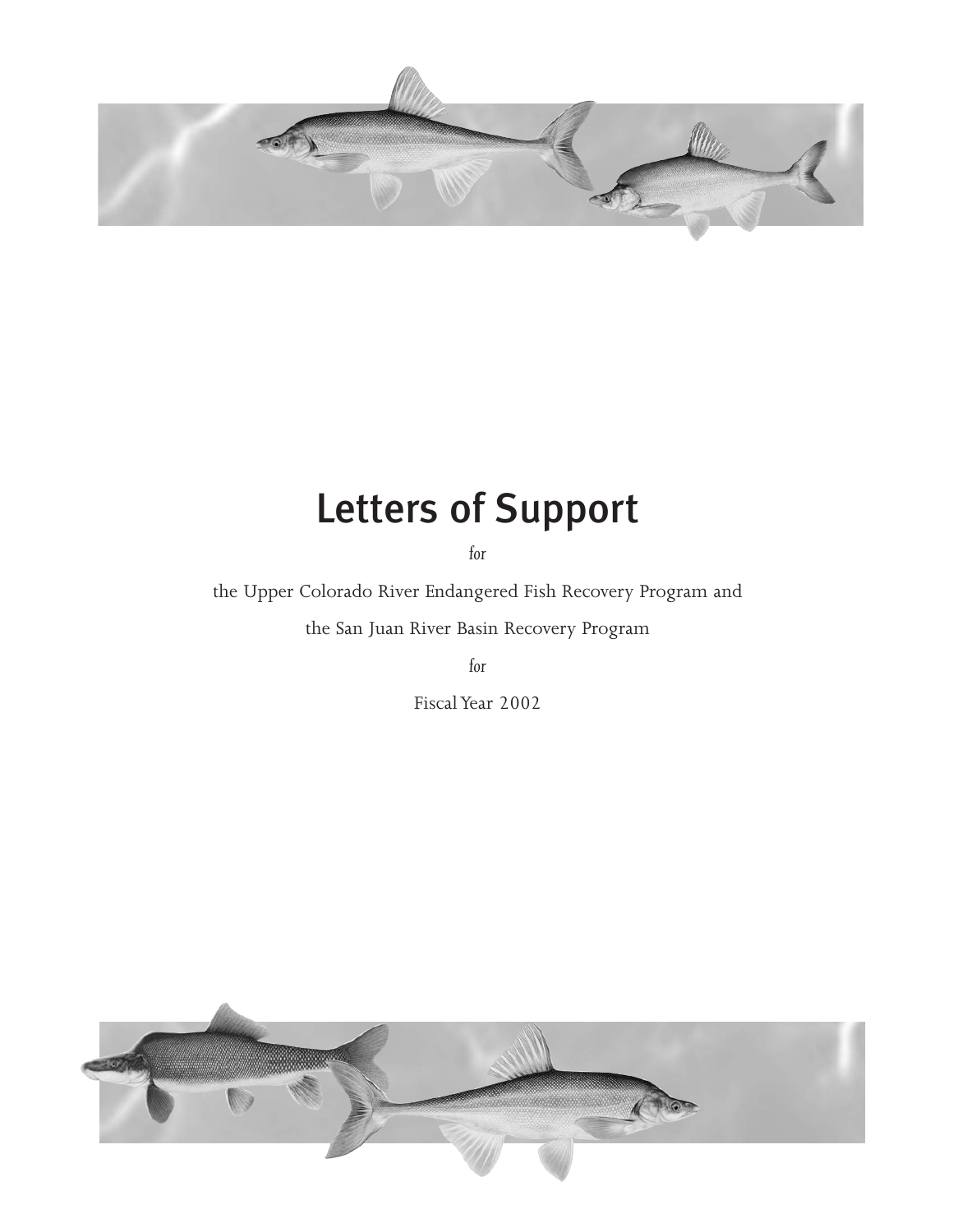# Letters Of Support

The Upper Colorado River Endangered Fish Recovery and San Juan River Basin Recovery Implementation Programs have a broad range of supporters. On the following pages are joint delegation letters demonstrating the support of Members of Congress representing Colorado,

New Mexico, Utah, and Wyoming for FY 2002 appropriations for these programs.The following organizations and individuals also sent letters of support for FY 2002 appropriations. It is anticipated that they will also support the FY 2003 appropriations.

### **Letters of support for FY 2002 appropriations were sent to Congress by:**

- ◆ State of Colorado Bill Owens, Governor
- ◆ State of Utah Michael O. Leavitt, Governor
- ◆ State of Wyoming Jim Geringer, Governor
- ◆ Board of Water Works of Pueblo, Colorado Alan C. Hamel, Executive Director
- ◆ Central Utah Water Conservancy District Orem, Utah Don A. Christiansen, General Manager
- ◆ City of Craig, Colorado David DeRose, Mayor
- ◆ City of Grand Junction, Colorado Gene Kinsey, Mayor
- ◆ Colorado Department of Natural Resources Denver, Colorado Greg E. Walcher, Executive Director
- ◆ Colorado River Water Conservation District Glenwood Springs, Colorado R. Eric Kuhn, General Manager
- ◆ Denver Board of Water Commissioners Denver, Colorado H.J. Barry, Manager
- ◆ New Mexico Interstate Stream Commission Santa Fe, New Mexico Thomas C.Turney, Secretary
- ◆ Northern Colorado Water Conservancy District Loveland, Colorado Eric Wilkinson, General Manager
- ◆ OXY USA, Inc. Midland,Texas Harry Tate
- ◆ Public Service Company of New Mexico Albuquerque, New Mexico Patrick J. Goodman, Vice President
- ◆ Robert W. Spears Lake City, Colorado
- ◆ San Juan Water Commission Farmington, New Mexico L. Randy Kirkpatrick, Executive Director
- ◆ Southeastern Colorado Water Conservancy District Pueblo, Colorado Steve Arveschoug, General Manager
- ◆ Southwestern Water Conservation District Durango, Colorado Fred V. Kroeger, President, Board of Directors
- ◆ The Nature Conservancy Boulder, Colorado Robert Wigington, Western Water Attorney
- ◆ Ute Water Conservancy District Grand Junction, Colorado Larry W. Clever, General Manager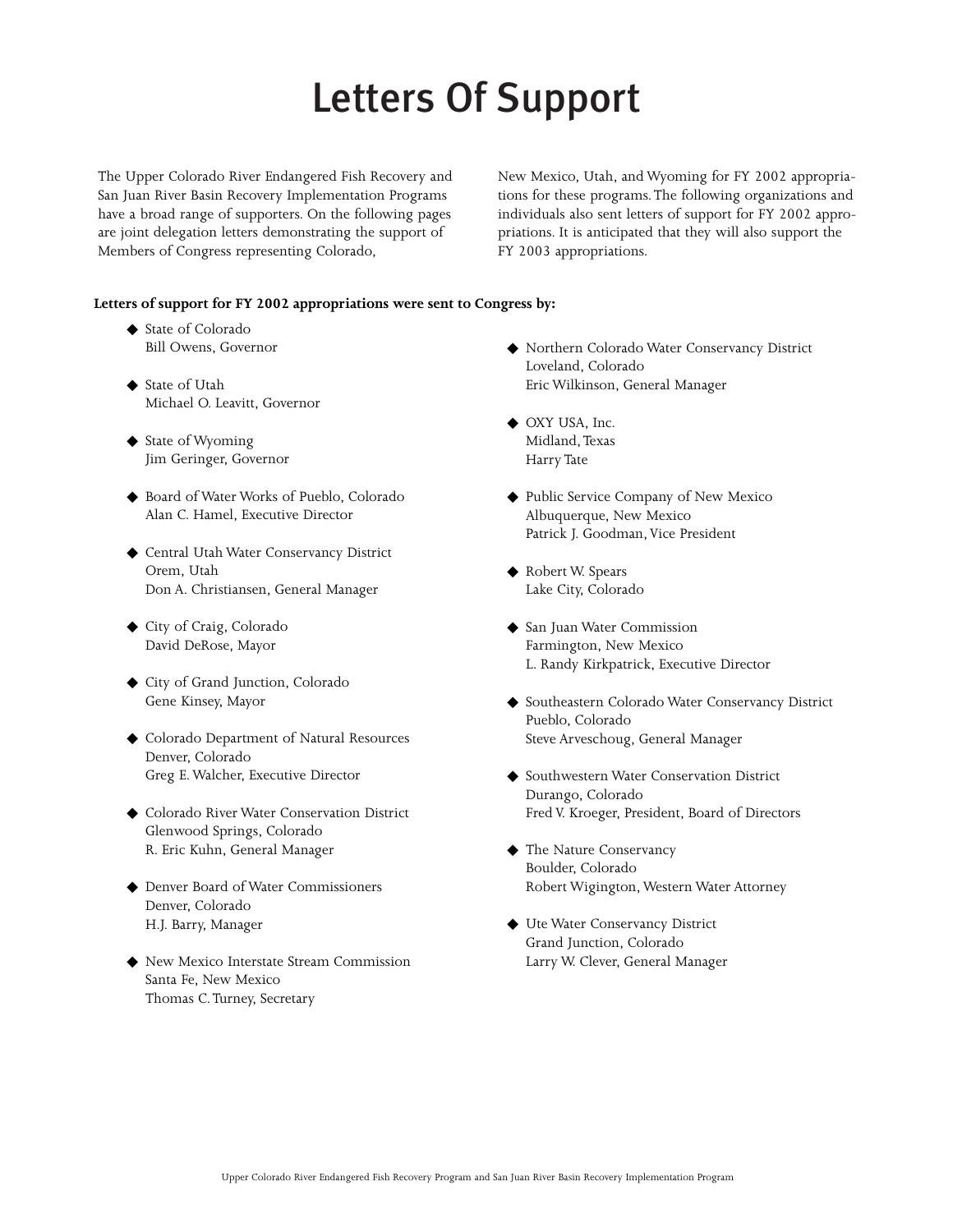# Congress of the Ginited States

**Whashington, AC 20515** 

March 19, 2001

The Honorable Joe Skeen, Chairman The Honorable Norman Dicks, Ranking Minority Member Interior Subcommittee House Appropriations Committee B308 Rayburn Office Building Washington, D.C. 20515-6023

Dear Chairman Skeen and Ranking Member Dicks:

We are writing to request your support and assistance in insuring continued funding for the Recovery Implementation Program for Endangered Fish Species in the Upper Colorado River Basin (Upper Colorado River Endangered Fish Recovery Program) and the San Juan River Basin Recovery Implementation Program. These cooperative programs, involving the States of Colorado, New Mexico. Utah and Wyoming. Indian tribes, federal agencies and water, power and environmental interests, are ongoing in the Upper Colorado River Basin and have as their objective recovering four species of endangered fish while water development proceeds in compliance with the Endangered Species Act of 1973. We respectfully request support and action by the Subcommittee that will provide the following:

- The appropriation of \$706,000 in "recovery" funds to the U.S. Fish and Wildlife Service 1. (FWS) for fiscal year 2002 to meet its funding commitment to the Upper Colorado River Endangered Fish Recovery Program. This is the same amount that was appropriated in fiscal year 2001 for this program. Funding will be used for FWS' program management costs, population estimation and monitoring and data management activities associated with this multi-element program.
- The appropriation of \$400,000 in operation and maintenance funds ("Fisheries Activity;  $2.$ Hatchery O&M Subactivity") to support the operation of the FWS' Ouray National Fish Hatchery in Utah for fiscal year 2002. Funding will enable continuing hatchery operation production of endangered fish for stocking, research, and refugia (adult fish for spawning and maintaining genetic stocks) for the Upper Colorado River Endangered Fish Recovery Program.
- 3. The appropriation of \$126,000 in "recovery" funds to the FWS to meet its funding commitment to the San Juan River Basin Recovery Implementation Program for needed research and monitoring and program management activities in fiscal year 2002.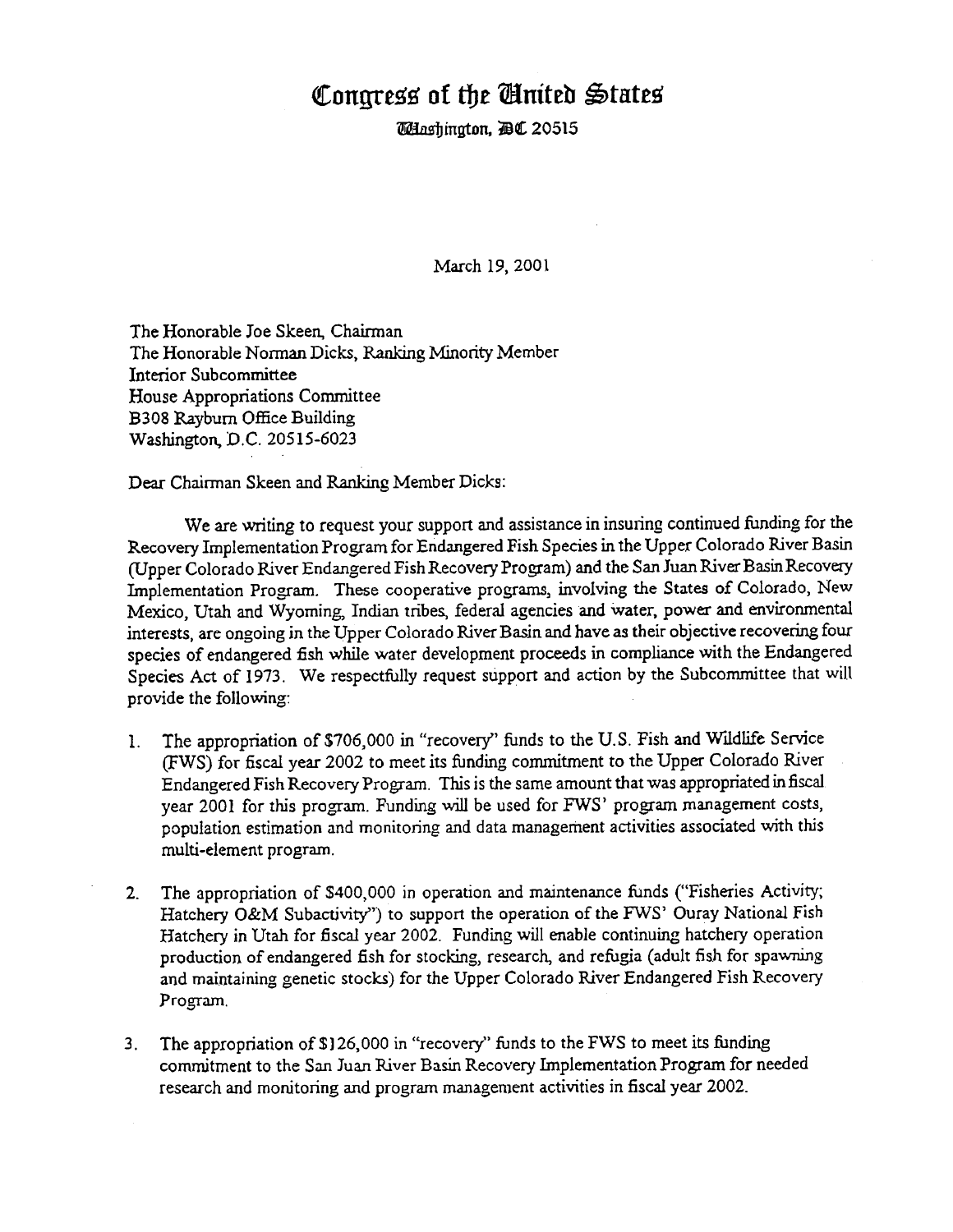During the 106<sup>th</sup> Congress, Public Law 106-392 was enacted which authorizes the federal government to provide up to \$46 million of cost sharing for the remaining capital construction projects for the two recovery programs. Capital construction for these programs remains to be completed for additional hatchery facilities to produce endangered fish for stocking, restoring floodplain habitat and fish passage, regulating and/or supplying instream habitat flows, installing screens to prevent fish entrapment in canals, and removing and/or relocating nonnative fishes. The four participating states will contribute \$17 million, and \$17 million will be contributed from revenues derived from the sale of Colorado River Storage Project (CRSP) hydroelectric power. Subsection 3(c) of the law authorizes the Secretary of the Interior to accept up to \$17 million of contributed funds from Colorado, Wyoming, Utah and New Mexico, and to expend such contributed funds as if appropriated for that purpose. Each of the four participating states have already appropriated nonfederal cost sharing funding. These facts demonstrate the strong commitment and effective partnerships that are present in both of these ongoing programs.

The undersigned continue to believe that this Subcommittee's assistance in the past has similarly been a major factor in the success of these multi-state, multi-agency programs in progressing toward recovery of the endangered fish in the Upper Colorado and San Juan River Basin while necessary water use and development activities are occurring. The help of the Subcommittee is needed again this year to ensure that the FWS is provided with adequate funding for these vitally important programs. We are thankful for your past support and look forward to working with you in the future.

Scott McInnis

m Matheson

Tom Tancredo

allle.

Diana DeGette

Tom Udall

Sincerely.

James V. Hansen

Chris Cannon

Bob S

Heather Wilson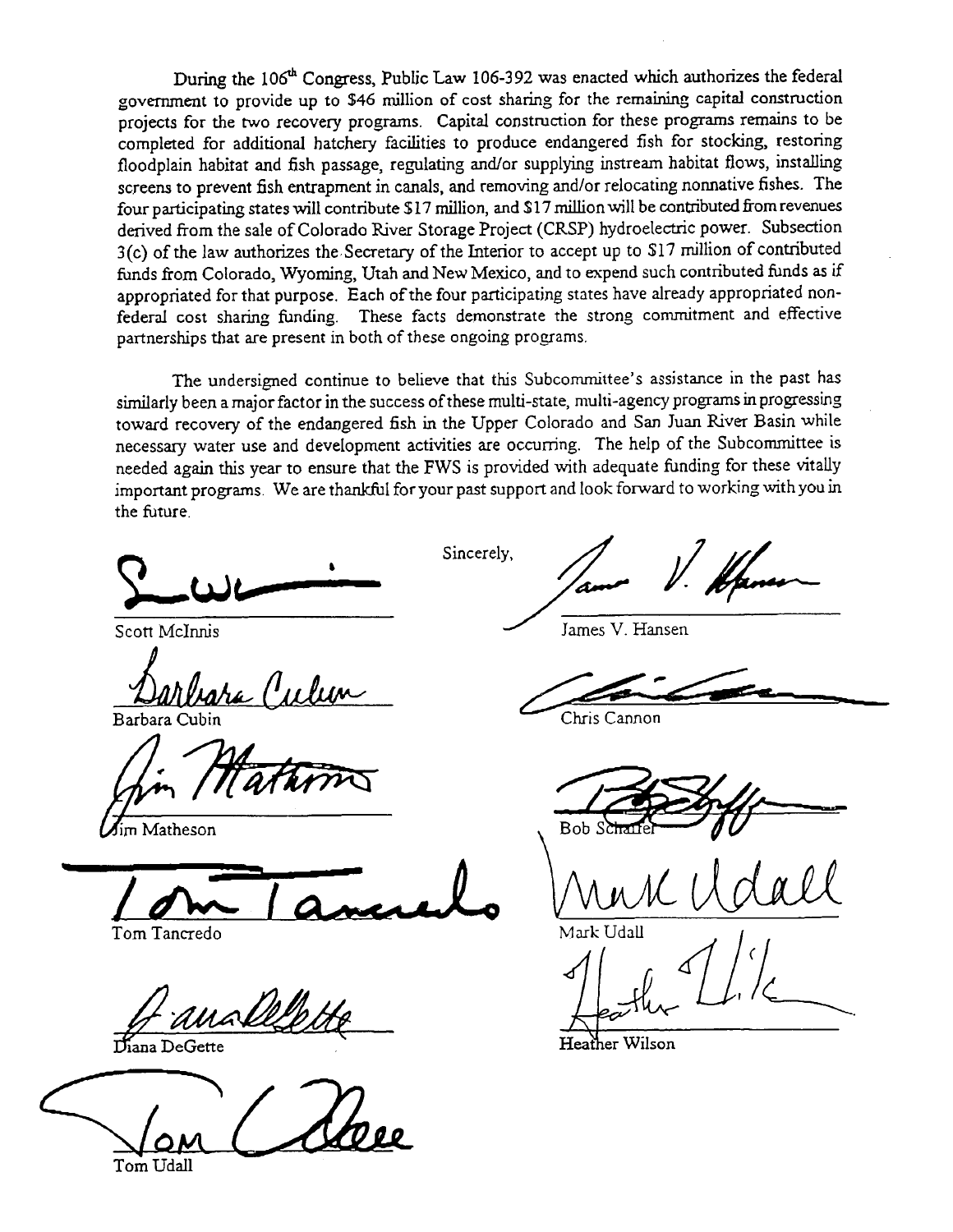# Congress of the United States

Mashinuton, DC 20515

March 19, 2001

The Honorable Sonny Callahan, Chairman The Honorable Peter Visclosky, Ranking Minority Member Energy and Water Development Subcommittee House Appropriations Committee 2362B Rayburn Building Washington, D.C. 20515

Dear Chairman Callahan and Ranking Member Visclosky:

We are writing to request your support for an appropriation in fiscal year 2002 of \$6,950,000, to the Bureau of Reclamation within the line item labeled "Endangered Species Recovery Programs and Activities for the Upper Colorado River Region." Of that amount, the sum of \$5,135,000 should be designated for expenditure on construction activities associated with the Recovery Implementation Program for Endangered Fish Species in the Upper Colorado River Basin (Upper Basin Program), and \$1.815,000 should be designated for the San Juan River Basin Recovery Implementation Program (San Juan Program).

These cooperative programs, involving the States of Colorado, New Mexico, Utah and Wyoming. Indian tribes, federal agencies and water, power and environmental interests, are ongoing in the Upper Colorado River and San Juan River Basins and have as their objective recovering endangered fish species while water development proceeds in compliance with the Endangered Species Act of 1973.

Reclamation initiatives that will move forward with the provision of this funding and nonfederal cost sharing ready to be contributed will include completing modification and automation of canals to more efficiently operate irrigation projects near Grand Junction, Colorado, and dedicating the "saved" water to endangered fish. Non-native fish control is another important program activity for which funds will be used for pond reclamation to prevent nonnative fish from escaping into the river where they may harm endangered fish. Installation of a fish barrier screen at Elkhead Reservoir to prevent nonnative fish from escaping into the Yampa River is also planned.

FY 2002 funds will be also be used for floodplain restoration activities to continue land acquisition, levee removal, and other floodplain restoration activities at high priority sites. Restoring these floodplains is thought to be especially important for endangered razorback sucker and will benefit a variety of wetland-dependent wildlife. While further native fish stocking in the Green, Colorado, and Gunnison Rivers is needed for fish recovery, existing hatcheries and native fish production facilities fall short of meeting stocking needs. This federal funding, along with the nonfederal cost sharing to be contributed, will also be used to lease or construct additional growout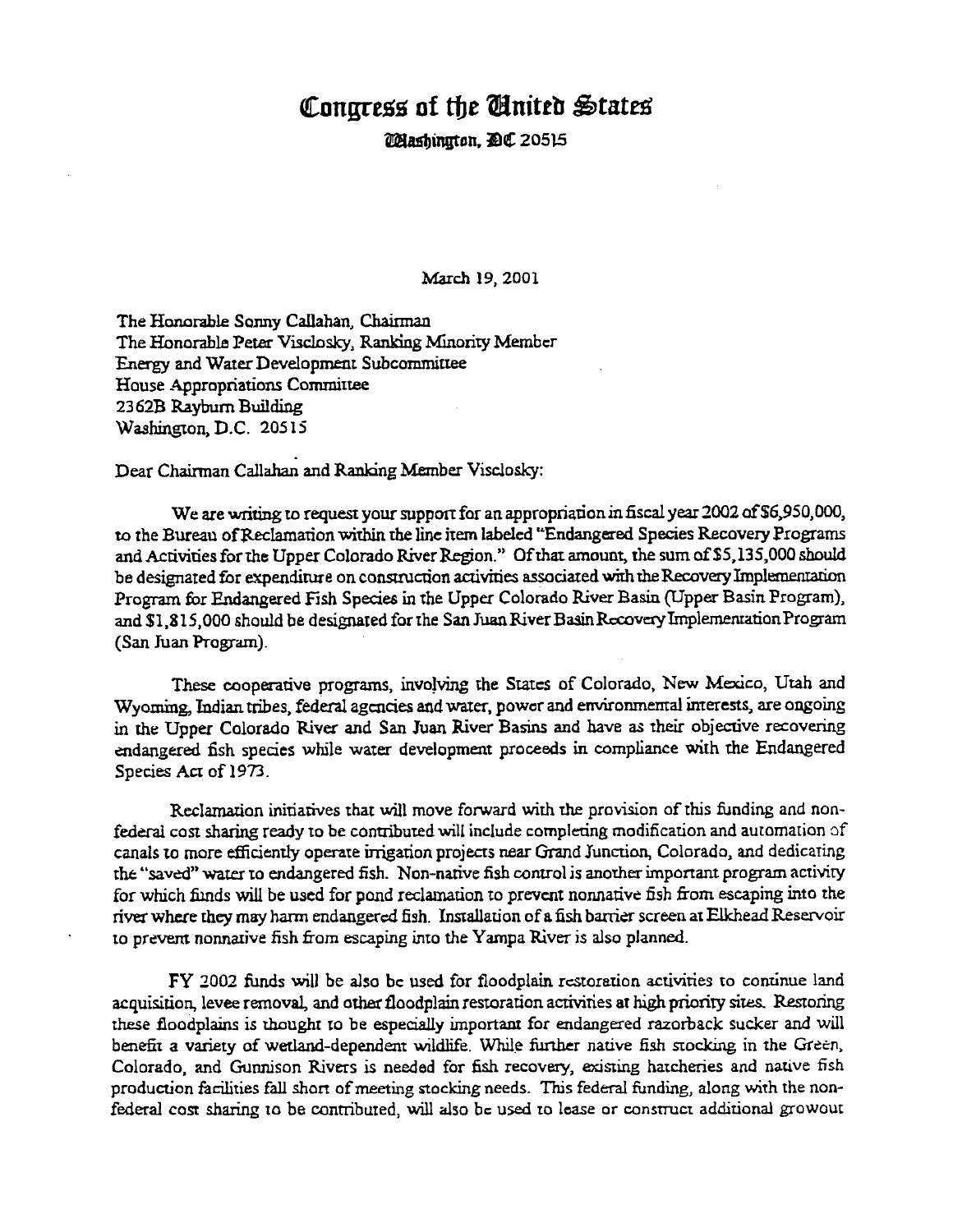ponds to raise the native, endangered fish. Further, Reclamation funds will be used to restore fish passage on the Colorado River at the Grand Valley Project and the Price-Stubb Diversion dams. These activities will benefit razorback sucker and Colorado pikeminnow by giving them access to more of their historic habitat. San Juan River Program fiscal year 2002 expenditures will construct a fish passage structure at the Public Service of New Mexico weir and removal of the Cudei Diversion Dam and its replacement with a siphon. In addition, the feasibility of fish passage at the Arizona Public Service weir will be investigated and additional rearing ponds for razorback sucker will be constructed.

During the 106<sup>th</sup> Congress, Public Law 106-392 was enacted which authorizes the Federal Government to provide up to \$46 million of cost sharing for the remaining capital construction projects for the two recovery programs. Capital construction for these programs remains to be completed for additional hatchery facilities to produce endangered fish for stocking, restoring floodplain habitat and fish passage, regulating and/or supplying instream habitat flows, installing screens to prevent fish entrapment in canals, and removing and/or relocating nonnative fishes. The four participating states will contribute \$17 million and \$17 million will be contributed from revenues derived from the sale of Colorado River Storage Project (CRSP) hydroelectric power. Subsection 3(c) of the law authorizes the Secretary of Interior to accept contributed funds not to exceed \$17 million from Colorado, Wyoming, Utah and New Mexico, and authorizes the Secretary to expend such contributed funds as if appropriated for that purpose. Each of the four participating states have already appropriated non-federal cost sharing funding. These facts demonstrate the strong commitment and effective partnerships that are present in both of these ongoing programs.

The undersigned continue to believe that this Subcommittee's assistance in the past has similarly been a major factor in the success of these multi-state, multi-agency programs in progressing toward recovery of the endangered fish in the Upper Colorado and San Juan River Basin while necessary water use and development activities are occurring. The help of the Subcommittee is needed again this year to ensure that Reclamation is provided with adequate funding for these vitally important programs. We are thankful for your past support and look forward to working with you in the future.

Scott McInnis

Barbara Cubin

Sincerely,

James V. Hansen

Chris Cannon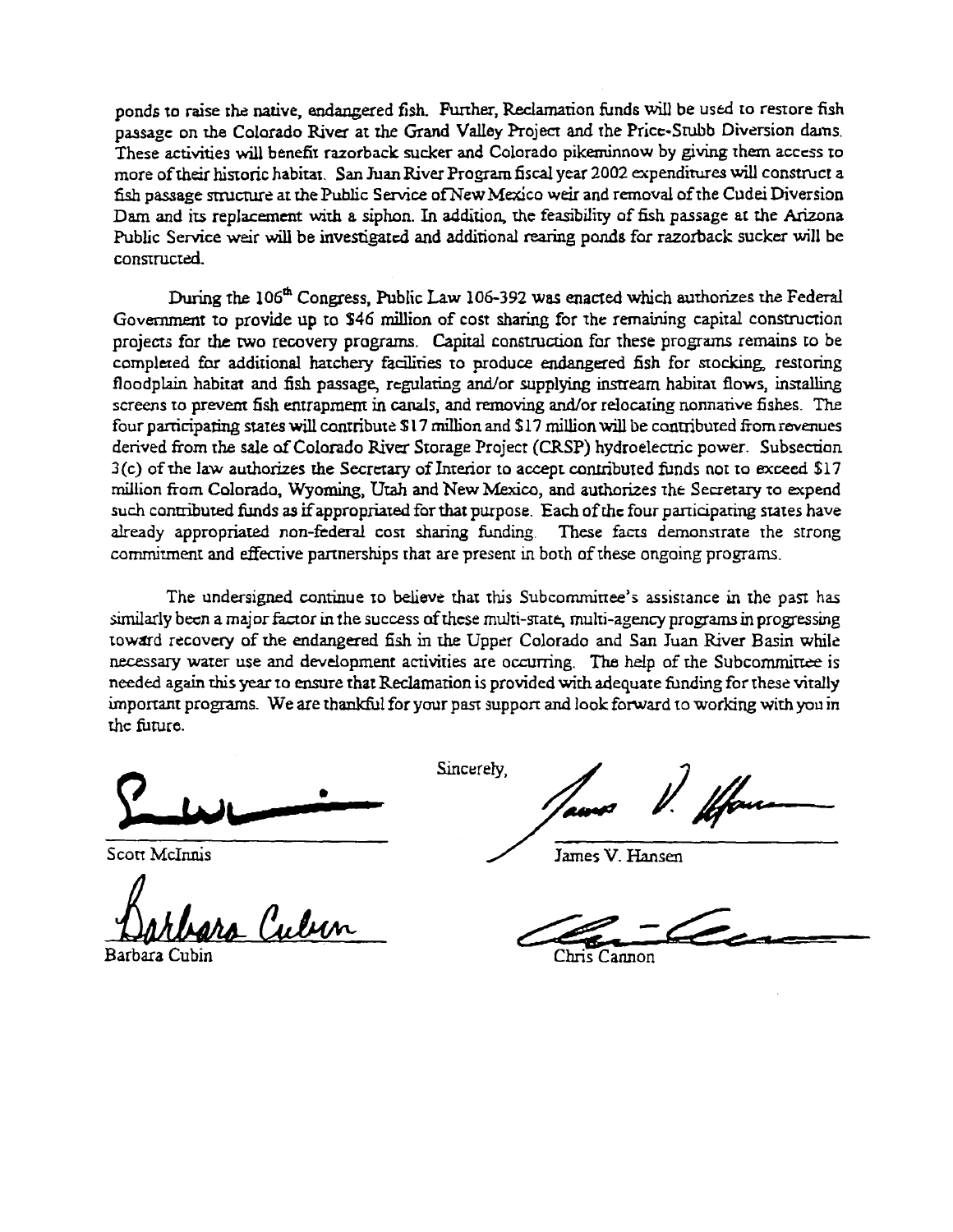athir 乃 Matheson

Tom Tancredo

'ana. skette

Diana DeGette

<u>u</u> Tom Udall

Bob Schef

all

Mark Udall

 $\blacktriangleleft$  $\overline{a}$ 

Heather Wilson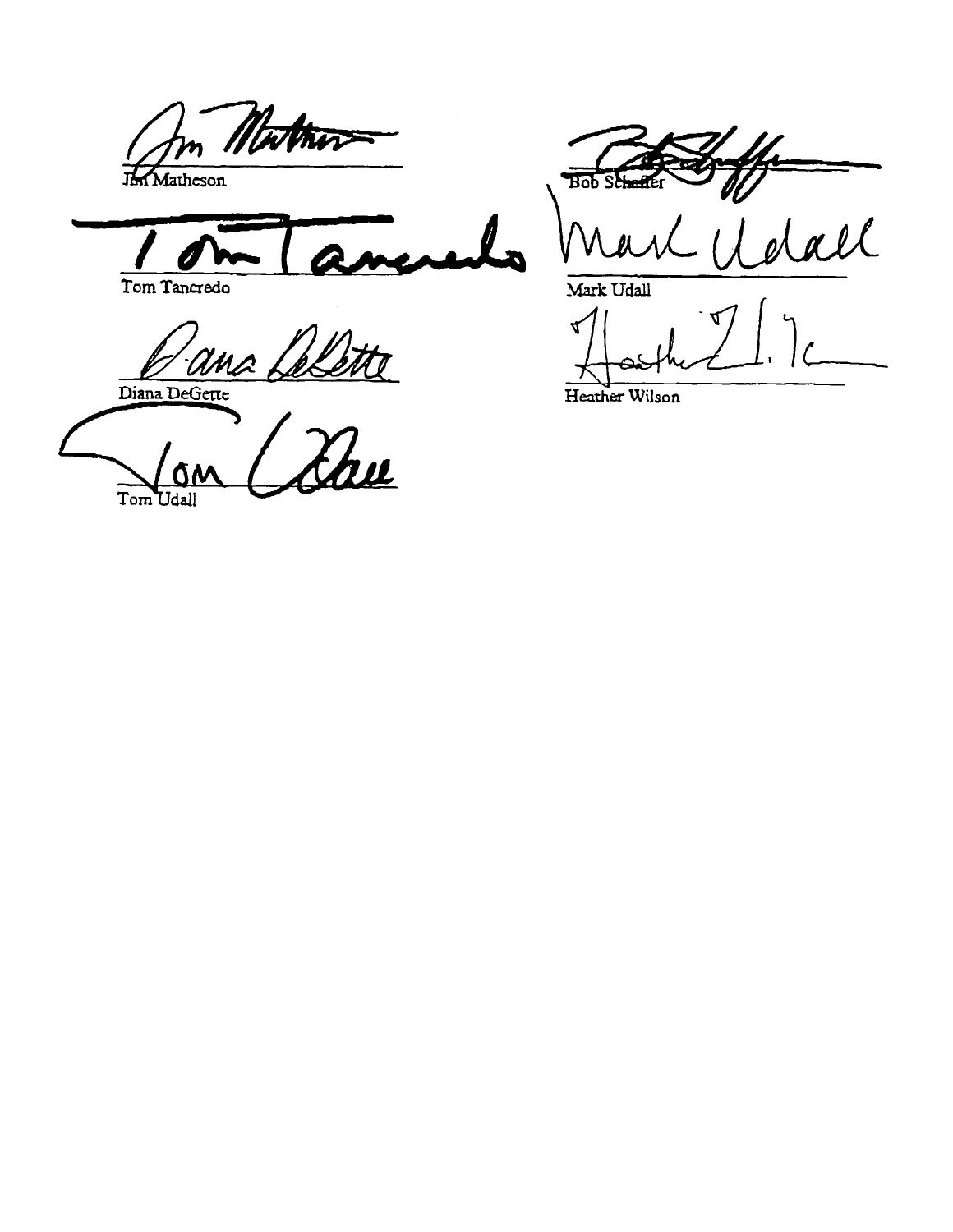# Hnited States Smate

# **WASHINGTON, DC 20510**

April 27, 2001

The Honorable Pete V. Domenici, Chairman The Honorable Harry Reid, Ranking Member Energy and Water Development Subcommittee Senate Appropriations Committee **United States Senate** Washington, D.C. 20510

Dear Chairman Domenici and Senator Reid:

We are writing to request your support for an appropriation in fiscal year 2002 of \$6,950,000, to the Bureau of Reclamation within the line item labeled "Endangered Species Recovery Programs and Activities for the Upper Colorado River Region." Of that amount, the sum of \$5,135,000 should be designated for expenditure on construction activities associated with the Recovery Implementation Program for Endangered Fish Species in the Upper Colorado River Basin (Upper Basin Program), and \$1,815,000 should be designated for the San Juan River Basin Recovery Implementation Program (San Juan Program).

These cooperative programs involving the States of Colorado, New Mexico, Utah and Wyoming, Indian tribes, federal agencies and water, power and environmental interests are ongoing in the Upper Colorado River and San Juan River Basins and have as their objective recovering endangered fish species while water development proceeds in compliance with the Endangered Species Act of 1973.

Reclamation initiatives that will move forward with the provision of this funding and non-federal cost sharing ready to be contributed will include completing modification and automation of canals to more efficiently operate irrigation projects near Grand Junction, Colorado, and dedicating the "saved" water to endangered fish. Non-native fish control is another important program activity for which funds will be used for pond reclamation to prevent nonnative fish from escaping into the river where they may harm endangered fish. Installation of a fish barrier screen at Elkhead Reservoir to prevent nonnative fish from escaping into the Yampa River is also planned.

FY 2002 funds will also be used for flood plain restoration activities to continue land acquisition, levee removal, and other flood plain restoration activities at high priority sites. Restoring these flood plains is thought to be especially important for endangered razorback sucker and will benefit a variety of wetland-dependent wildlife. While further native fish stocking in the Green, Colorado, and Gunnison Rivers is needed for fish recovery, existing hatcheries and native fish production facilities fall short of meeting stocking needs. This federal funding, along with the non-federal cost sharing to be contributed, will also be used to lease or construct additional growout ponds to raise the native, endangered fish. Further, Reclamation funds will be used to restore fish passage on the Colorado River at the Grand Valley Project and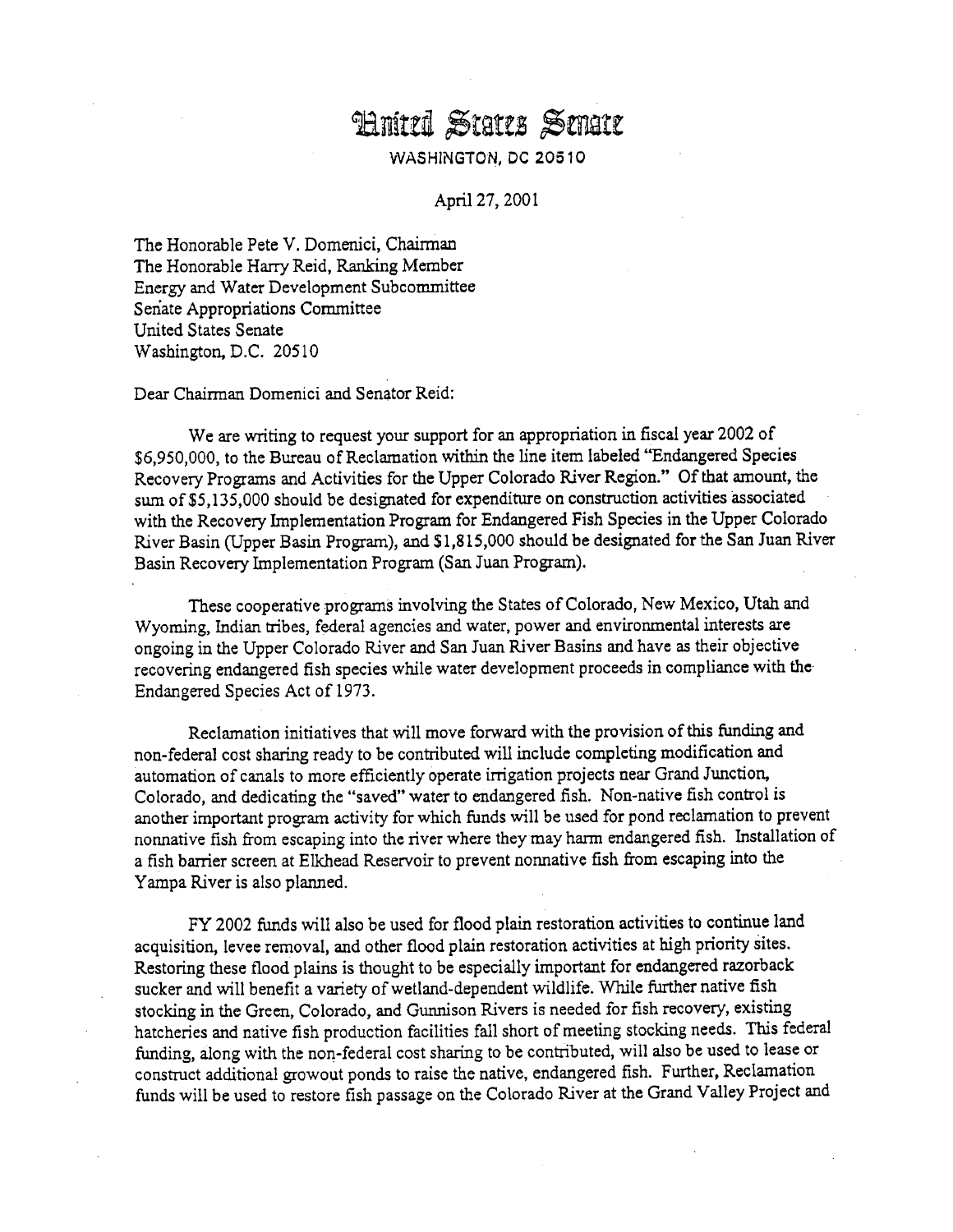The Honorable Pete Domenici The Honorable Harry Reid April 27, 2001 Page 2

the Price-Stubb Diversion dams. These activities will benefit razorback sucker and Colorado pikeminnow by giving them access to more of their historic habitat. San Juan River Program fiscal year 2002 expenditures will construct a fish passage structure at the Public Service of New Mexico weir and removal of the Cudei Diversion Dam and its replacement with a siphon. In addition, the feasibility of fish passage at the Arizona Public Service weir will be investigated and additional rearing ponds for razorback suckers will be constructed.

During the 106<sup>th</sup> Congress, Public Law 106-392 was enacted which authorizes the Federal Government to provide up to \$46 Million of cost sharing for the remaining capital construction projects for the two recovery programs. Capital construction for these programs remains to be completed for additional hatchery facilities to produce endangered fish for stocking, restoring flood plain habitat and fish passage, regulating and/or supplying instream habitat flows, installing screens to prevent fish entrapment in canals, and removing and/or relocating nonnative fishes. The four participating states will contribute \$17 Million and \$17 Million will be contributed from revenues derived from the sale of Colorado River Storage Project (CRSP) hydroelectric power. Subsection 3(c) of the law authorizes the Secretary of Interior to accept contributed funds not to exceed \$17 Million from Colorado, Wyoming, Utah and New Mexico, and authorizes the Secretary to expend such contributed funds as if appropriated for that purpose. Each of the four participating states has appropriated non-federal cost sharing funding. These facts demonstrate the strong commitment and effective partnerships that are present in both of these ongoing programs.

The undersigned continue to believe that this Subcommittee's assistance in the past has similarly been a major factor in the success of these multi-state, multi-agency programs in progressing toward recovery of the endangered fish in the Upper Colorado and San Juan River Basin while necessary water use and development activities are occurring. The help of the Subcommittee is needed again this year to ensure that Reclamation is provided with adequate funding for these vitally important programs. We are thankful for your past support and look forward to working with you in the future.

Wayne Allard United States Senator

man Senator

Sincerely,

Orrin G. Hatch United States Senator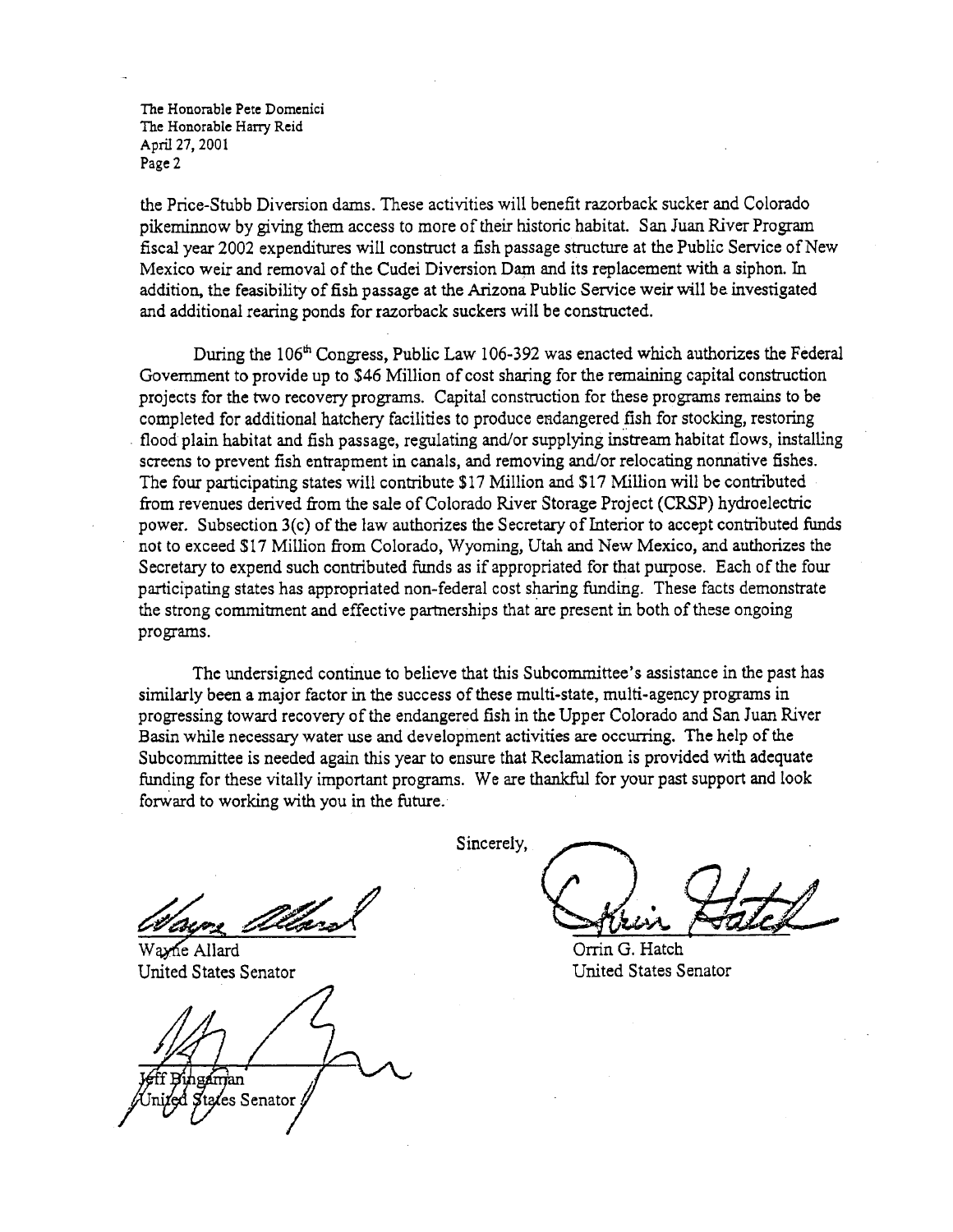# **Hnited States Senate**

WASHINGTON, DC 20510

April 27, 2001

The Honorable Conrad Burns, Chairman The Honorable Robert C. Byrd, Ranking Member Subcommittee on Interior and Related Agencies Senate Appropriations Committee United States Senate Washington, D.C. 20510

Dear Chairman Burns and Senator Byrd:

We are writing to request your support and assistance in insuring continued funding for the Recovery Implementation Program for Endangered Fish Species in the Upper Colorado River Basin (Upper Colorado River Endangered Fish Recovery Program) and the San Juan River Basin Recovery Implementation Program. These cooperative programs involving the States of Colorado, New Mexico, Utah and Wyoming, Indian tribes, federal agencies and water, power and environmental interests are ongoing in the Upper Colorado River Basin and have as their objective recovering four species of endangered fish while water development proceeds in compliance with the Endangered Species Act of 1973. We respectfully request support and action by the Subcommittee that will provide the following appropriations:

- 1. \$706,000 in "recovery" funds to the U.S. Fish and Wildlife Service (FWS) for fiscal year 2002 to meet its funding commitment to the Upper Colorado River Endangered Fish Recovery Program. This is the same amount that was appropriated in fiscal year 2001 for this program. Funding will be used for FWS' program management costs, population estimation and monitoring and data management activities associated with this multielement program.
- 2. \$400,000 in operation and maintenance funds ("Fisheries Activity; Hatchery O&M Subactivity") to support the operation of the FWS' Ouray National Fish Hatchery in Utah for fiscal year 2002. Funding will enable continuing hatchery operation production of endangered fish for stocking, research, and refugia (adult fish for spawning and maintaining genetic stocks) for the Upper Colorado River Endangered Fish Recovery Program.
- 3. \$126,000 in "recovery" funds to the FWS to meet its funding commitment to the San Juan River Basin Recovery Implementation Program for needed research and monitoring and program management activities in fiscal year 2002.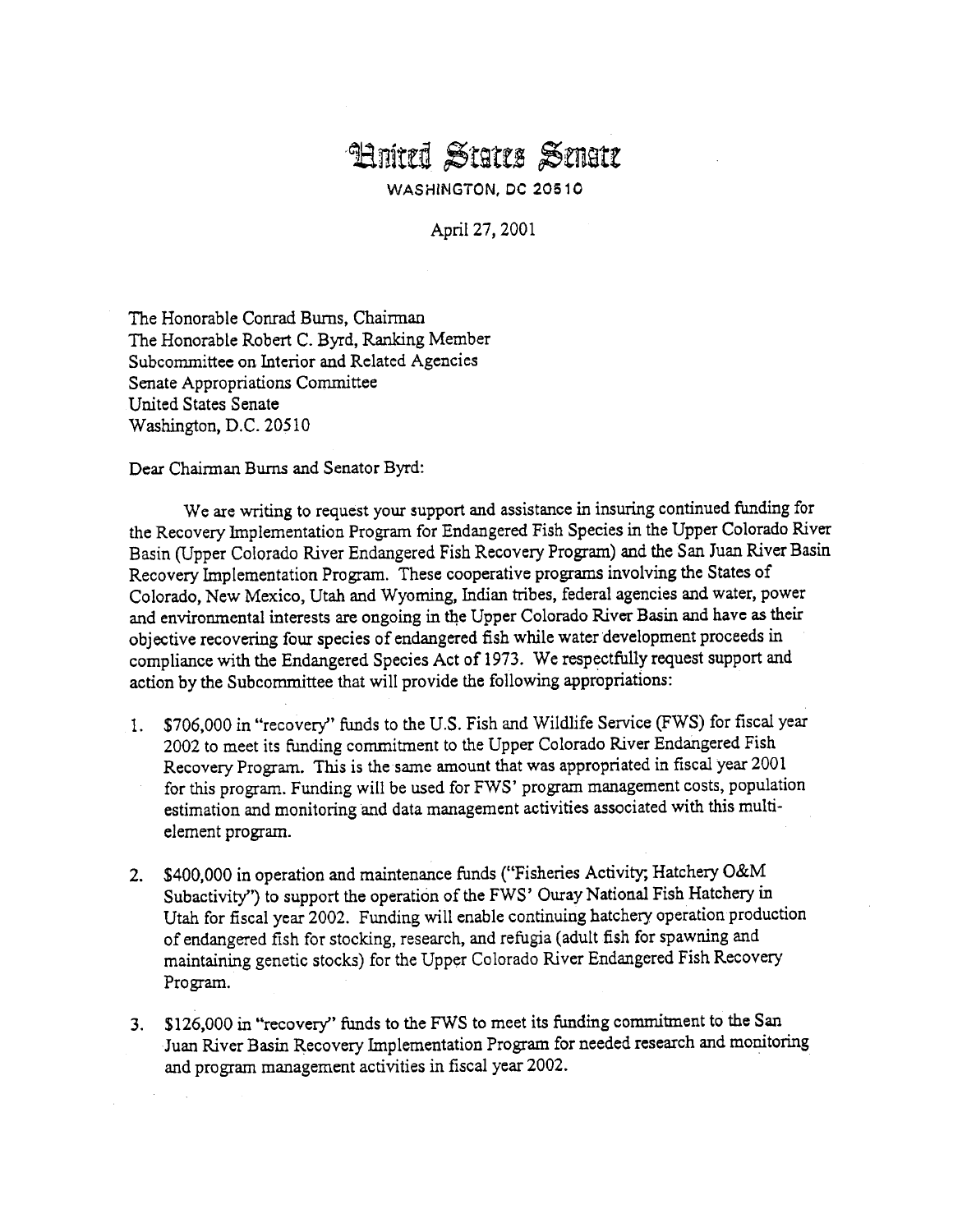The Honorable Conrad Burns The Honorable Robert Byrd April 27, 2001 Page 2

During the 106<sup>th</sup> Congress, Public Law 106-392 was enacted which authorizes the Federal Government to provide up to \$46 Million of cost sharing for the remaining capital construction projects for the two recovery programs. Capital construction for these programs remains to be completed for additional hatchery facilities to produce endangered fish for stocking, restoring flood plain habitat and fish passage, regulating and/or supplying instream habitat flows, installing screens to prevent fish entrapment in canals, and removing and/or relocating nonnative fishes.

The four participating states will contribute \$17 Million and \$17 Million will be contributed from revenues derived from the sale of Colorado River Storage Project (CRSP) hydroelectric power. Subsection 3(c) of the law authorizes the Secretary of the Interior to accept up to \$17 Million of contributed funds from Colorado, Wyoming, Utah and New Mexico, and to expend such contributed funds as if appropriated for that purpose. Each of the four participating states has appropriated non-federal cost sharing funding. These facts demonstrate the strong commitment and effective partnerships that are present in both of these ongoing programs.

The undersigned continue to believe that this Subcommittee's assistance in the past has similarly been a major factor in the success of these multi-state, multi-agency programs in progressing toward recovery of the endangered fish in the Upper Colorado and San Juan River Basin while necessary water use and development activities are occurring. The help of the Subcommittee is needed again this year to ensure that the FWS is provided with adequate funding for these vitally important programs. We are thankful for your past support and look forward to working with you in the future.

Sincerely,

Wayne Allard United States Senator

Senato

Orrin G. Hatch United States Senator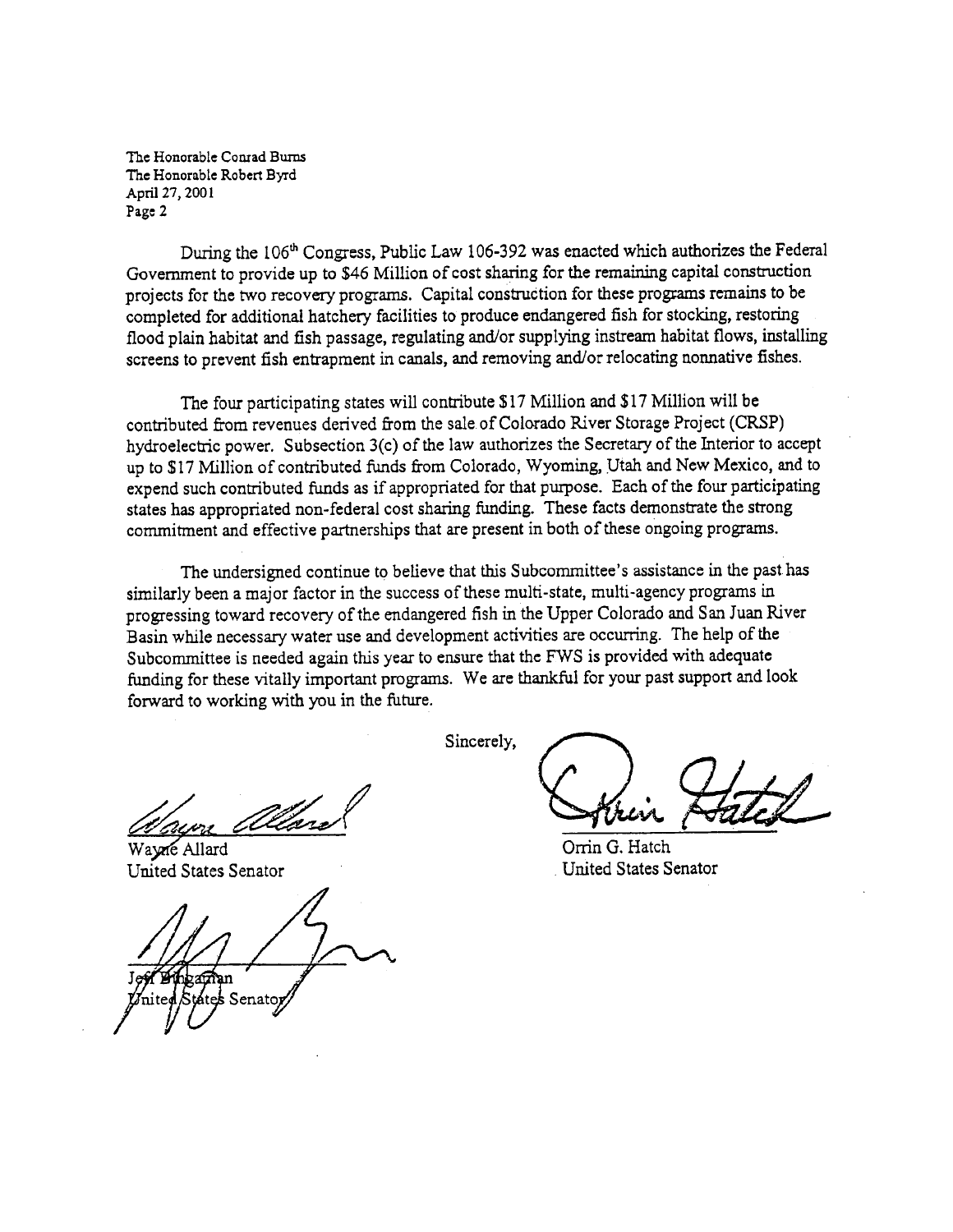

# Upper Colorado River Endangered Fish Recovery Program

Implementation Committee

## **Ralph Morgenweck**

*Implementation Committee Chair Regional Director U.S. Fish & Wildlife Service* P.O. Box 25486, DFC Denver, CO 80225 303-236-7920 303-236-8295 Fax ralph-morgenweck@fws.gov

## **Rick Gold**

*Deputy Regional Director U.S. Bureau of Reclamation* 125 South State Street, Room 7201 Salt Lake City, UT 84138-1102 801-524-3600 801-524-3855 Fax rgold@uc.usbr.gov

# **Leslie James**

*Executive Director CO River Energy Distributors Association* 4625 South Wendler Drive, Suite 111 Tempe, AZ 85282 602-748-1344 602-748-1345 Fax creda@qwest.net

### **Dan Luecke**

*Regional Director Environmental Defense* 2334 North Broadway Boulder, CO 80304 303-440-4901 303-440-8052 Fax dluecke@environmentaldefense.org

### **Robert Morgan**

*Executive Director Utah Department of Natural Resources* 1594 West North Temple, Suite 3710 Salt Lake City, UT 84114-5610 801-538-7201 801-538-7315 Fax nradm.rmorgan@state.ut.us

#### **Clayton Palmer**

*Manager*, *Environmental & Resource Planning CRSP-MC Western Area Power Administration* P.O. Box 11606 Salt Lake City, UT 84147 801-524-3522 801-524-5017 Fax cspalmer@wapa.gov

### **Tom Pitts**

*Water Users' Representative Water Consult* 535 North Garfield Ave. Loveland, CO 80537-8690 970-667-8690 970-667-8692 Fax h2orus@waterconsult.com

### **Patrick Tyrrell**

*State Engineer Wyoming State Engineer's Office* Herschler Building, 4th East Cheyenne, WY 82002-0370 307-777-6150 307-777-5451 Fax ptyrre@state.wy.us

#### **Karen Wade**

*Director, Intermountain Region National Park Service* 12795 West Alameda Parkway Denver, CO 80225-0287 303-969-2503 303-969-2785 Fax karen\_wade@nps.gov

### **Greg E.Walcher**

*Executive Director Colorado Department of Natural Resources* 1313 Sherman Street, Room 718 Denver, CO 80203 303-866-4902 303-866-2115 Fax greg.walcher@state.co.us

# NONVOTING MEMBERS

### **Robert Muth**

*Program Director Upper Colorado River Endangered Fish Recovery Program* P.O. Box 25486, DFC Denver, CO 80225 303-969-7322, ext. 268 303-969-7327 Fax robert-muth@fws.gov

### **John Shields**

*Management Committee Chair Interstate Streams Engineer Wyoming State Engineer's Office* Herschler Building, 4th East Cheyenne, WY 82002-0370 307-777-6151 307-777-5451 Fax jshiel@state.wy.us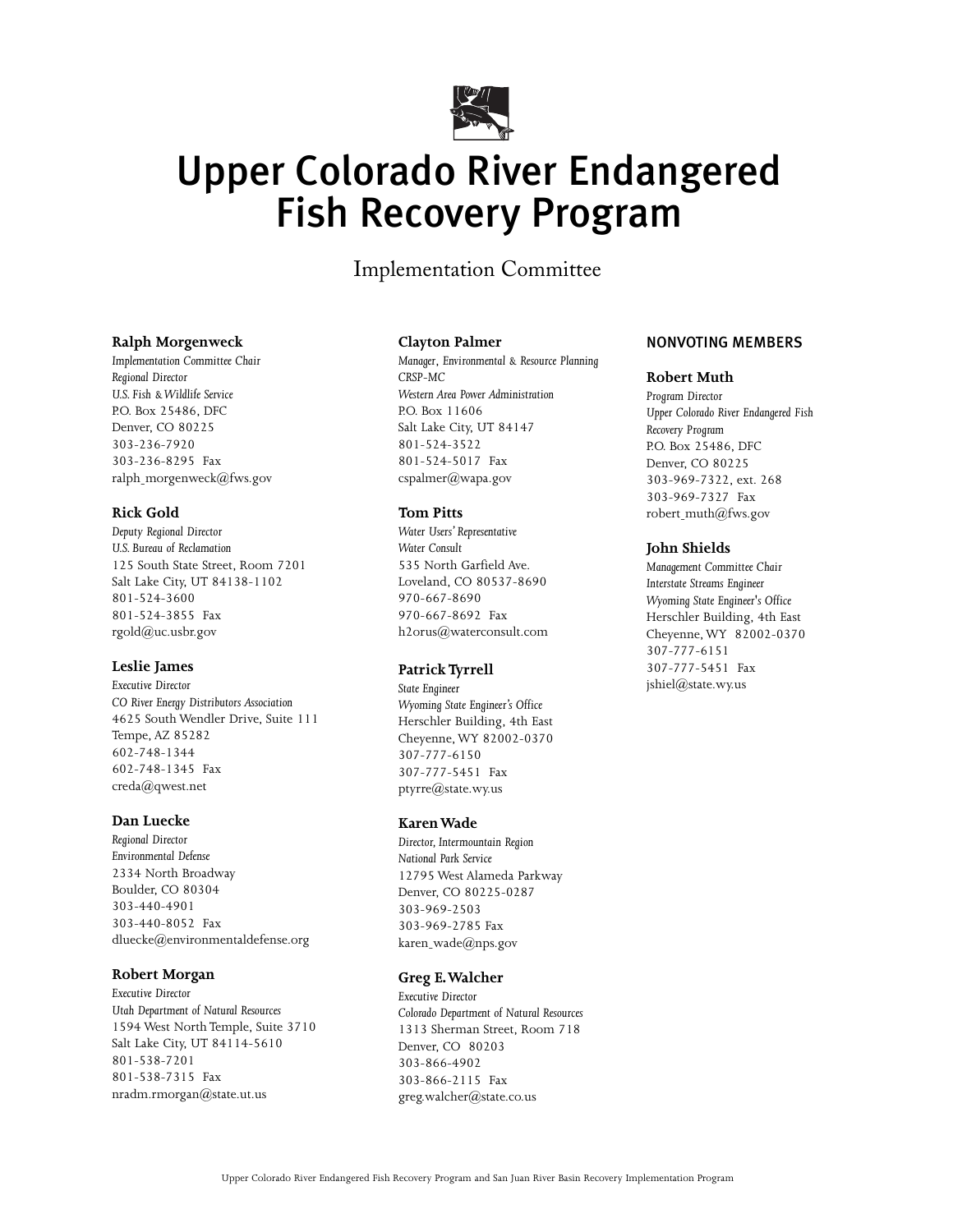# San Juan River Basin Recovery Implementation Program

# **Joy Nicholopoulos**

*Coordination Committee Chair New Mexico Ecological Services Field Supervisor U.S. Fish & Wildlife Service* 2105 Osuna NE Albuquerque, NM 87113 505-346-2525 505-346-2542 Fax joy\_nicholopoulos@fws.gov

## **Joel Farrell**

*Assistant Field Manager U.S. Bureau of Land Management* 1235 La Plata Highway Farmington, NM 87401 505-599-6310 505-599-8998 Fax joel\_farrell@blm.gov

## **Dan Israel**

*Counsel, Ute Mountain Ute Tribe* 1020 Tenth Street Boulder, CO 80302 303-543-0384 303-543-0380 Fax adamatronics@aol.com

# **Susan Jordan**

*Counsel, Jicarilla Apache Nation Nordhaus, Haltom,Taylor,Taradash & Bladh* 200 West DeVargas Street Santa Fe, NM 87501 505-982-3622 505-982-1827 Fax sjordan@nordhauslaw.com

### **Bob Krakaw**

*Navajo Indian Irrigation Project Manager U.S. Bureau of Indian Affairs Navajo Indian Irrigation Project* 304 North Auburn, Suite B Farmington, NM 87401 505-325-1864 505-327-3608 Fax rkrakow@bia.gov

# Coordination Committee

# **Henry Maddux**

*Field Supervisor Ecological Services U.S. Fish & Wildlife Service* 2369 West Orton Circle West Valley City, UT 84119 801-975-3330 801-975-3331 Fax henry\_maddux@fws.gov

# **Scott McElroy**

*Counsel, Southern Ute Indian Tribe Greene, Meyer & McElroy, P.C.* 1007 Pearl Street, Suite 220 Boulder, CO 80302 303-442-2021 303-444-3490 Fax smcelroy@greenelawyer.com

# **Tom Pitts**

*Water Users' Representative Water Consult* 535 North Garfield Ave. Loveland, CO 80537-8690 970-667-8690 970-667-8692 Fax h2orus@waterconsult.com

# **Stanley Pollack**

*Water Rights Counsel Navajo Nation Navajo Nation Dept. of Justice* P.O. Drawer 2010 Window Rock, AZ 86515-2010 520-871-6931 520-871-6177 Fax spollack@cia-g.com

# **Randy Seaholm**

*Chief, Interstate Stream Investigations State of Colorado* 1313 Sherman Street, Room 721 Denver, CO 80203 303-866-3441 x314 303-866-4474 Fax randy.seaholm@state.co.us

# **Lester K.Taylor**

*Counsel, Jicarilla Apache Nation Nordhaus, Haltom,Taylor,Taradash & Bladh* 500 Marquette, N.W., Suite 1050 Albuquerque, NM 87102 505-243-4275 505-243-4464 Fax ltaylor@nordhauslaw.com

## **Brent Uilenberg**

*Technical Services Division Manager U.S. Bureau of Reclamation* 2764 Compass Drive Grand Junction, CO 81506 970-248-0641 970-248-0601 Fax builenberg@uc.usbr.gov

# **John Whipple**

*Manager, Colorado River Program Interstate Stream Commission State of New Mexico* PO. Box 25102 Santa Fe, NM 87504-5102 505-827-6160 505-827-6188 Fax jwhipple@seo.state.nm.us

# NONVOTING MEMBERS

## **Shirley Mondy**

*Program Coordinator San Juan River Recovery Implementation Program* 2105 Osuna NE Albuquerque, NM 87113 505-346-2525 505-346-2535 Fax shirley\_mondy@fws.gov

### **Jim Brooks**

*Biology Committee Chair Supervisory Fishery Biologist U.S. Fish & Wildlife Service* 2105 Osuna NE Albuquerque, NM 87113 505-346-2538 505-346-2537 Fax jim\_brooks@fws.gov

# **Pat Page**

*Hydrology Committee Chair Southern Water Management Team Leader U.S. Bureau of Reclamation* Western Colorado Area Office 835 East 2nd Street, Suite 300 Durango, CO 81301 970-385-6560 970-385-6539 Fax ppage@uc.usbr.gov